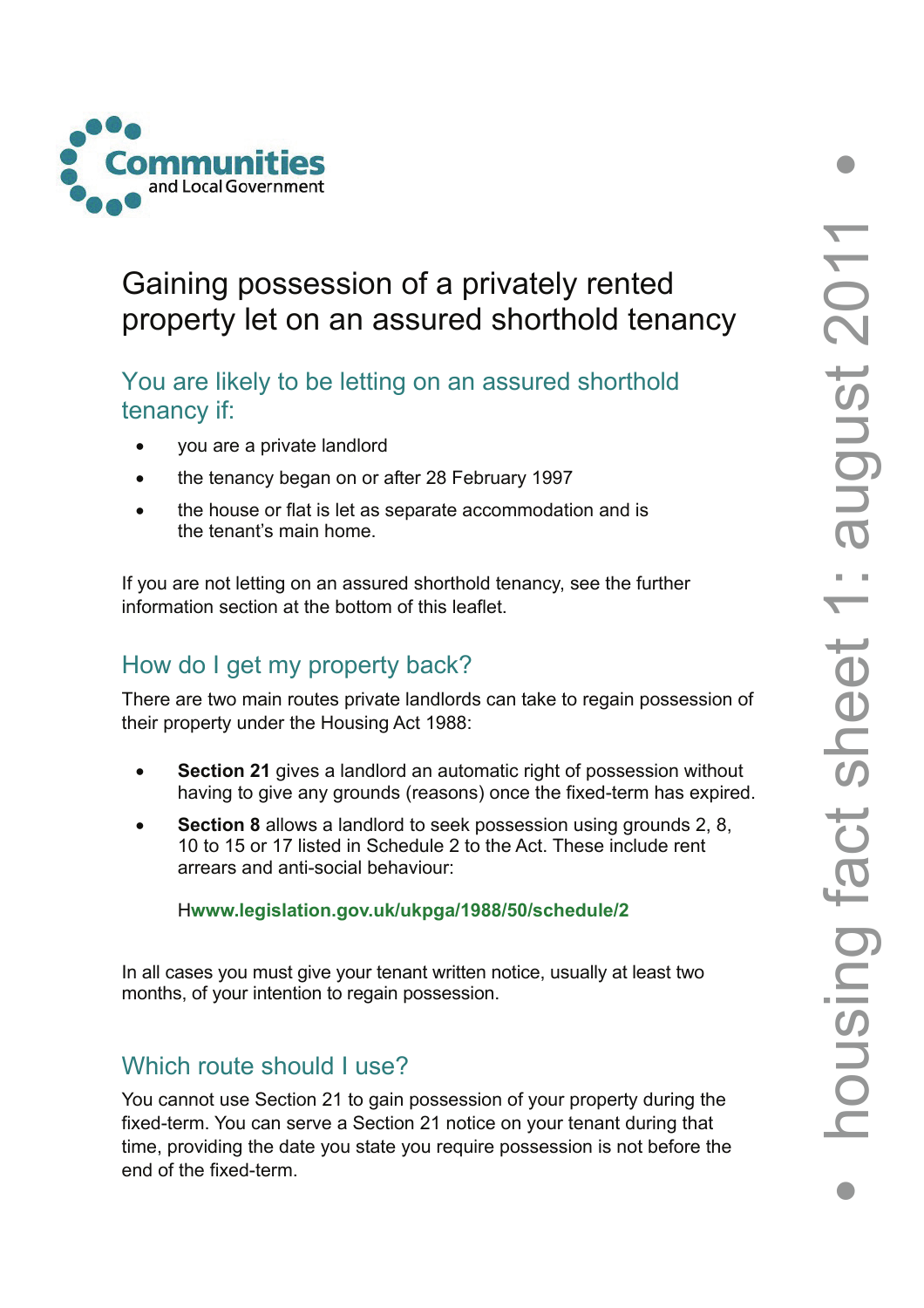If your tenant paid a deposit, you cannot use Section 21 unless the deposit has been protected in accordance with the tenancy deposit schemes. See tenancy deposit protection on Directgov:

### **[www.direct.gov.uk/en/HomeAndCommunity/Privaterenting/Tenancies/DG\\_1](www.direct.gov.uk/en/HomeAndCommunity/Privaterenting/Tenancies/DG_189120) [89120](www.direct.gov.uk/en/HomeAndCommunity/Privaterenting/Tenancies/DG_189120)**

You can seek possession at any time under Section 8 but if you are seeking possession during the fixed-term, you can only use Section 8 if the tenancy makes provision for the tenancy to be ended on the ground for which you are seeking possession.

## **Seeking possession under section 8**

### How much notice must I give my tenant?

The notice you must give if you are using Section 8 varies from two weeks to two months depending on the ground you are using.

### Do I need to use a special form to give notice to my tenant?

Yes, if you are using Section 8 the notice you give must be on a special form entitled 'Notice seeking possession of a property let on an Assured Tenancy or an Assured Agricultural Occupancy'. A copy of this form is available on our website at:

**<http://communities.gov.uk/documents/housing/doc/tenancyform3.doc>**

### What do I do if my tenant refuses to leave on the date specified in the notice?

You will need to apply to the courts for a 'possession order'.

#### How can I speed up the process?

You can use the **Possession Claim On-Line service** (PCOL) if you are seeking possession of the property together with any rent arrears.

PCOL allows you to access court forms online to make, issue, view and progress a possession claim electronically. For further information see:

**[www.hmcourts-service.gov.uk/onlineservices/pcol/about\\_pcol.htm](www.hmcourts-service.gov.uk/onlineservices/pcol/about_pcol.htm)**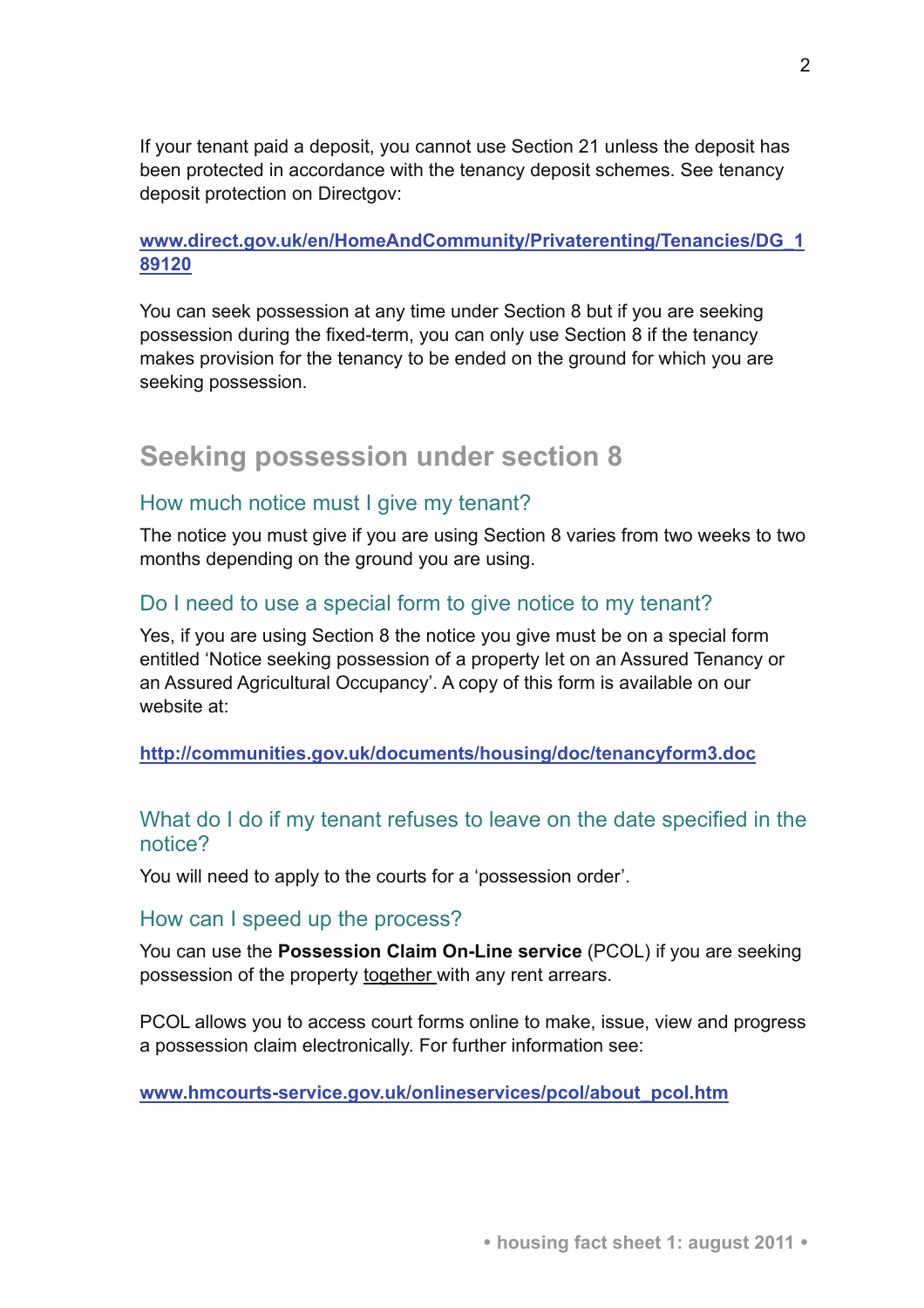## What do I do if my tenant refuses to leave by the date given in the court order?

You must apply to the courts for a warrant of possession and the court will arrange for a bailiff to evict the tenant.

You will need to use the 'Request for Warrant of possession of Land' Form N325, which can be found at:

### **[www.hmcourts-service.gov.uk/courtfinder/forms/n325\\_1010.pdf](www.hmcourts-service.gov.uk/courtfinder/forms/n325_1010.pdf)**

# **Seeking possession under Section 21**

### How much notice must I give my tenant?

You must give at least two months' notice in writing if you are using Section 21.

### Do I need to use a special form to give notice to my tenant?

No, if you are using Section 21 you do not need to use a special form but you must give at least two months' notice in writing. If the fixed-term has expired the notice must end on the last day of the rental period and you must explain that you are giving notice by virtue of Section 21 of the Housing Act 1988. You will need to give more than two months' notice if the fixed term has expired and the gap between the dates that the rent falls due is more than two months (eg a quarterly rent).

### What do I do if my tenant refuses to leave on the date specified in the notice?

You will need to apply to the courts for a 'possession order'.

### How can I speed up the process?

Where possession is sought under Section 21, an **accelerated procedure** can be used which is a straightforward and inexpensive procedure for getting possession of your property without a court hearing.

In most cases using this procedure the court will make its decision on the papers, and can order possession to be given up within 14 days unless exceptional hardship would be caused, in which case the maximum time that can be allowed is 42 days.

You can only use this procedure if you have a written tenancy agreement and you have given the tenant the required notice in writing that you are seeking possession.

You cannot use this procedure if you are also claiming rent arrears.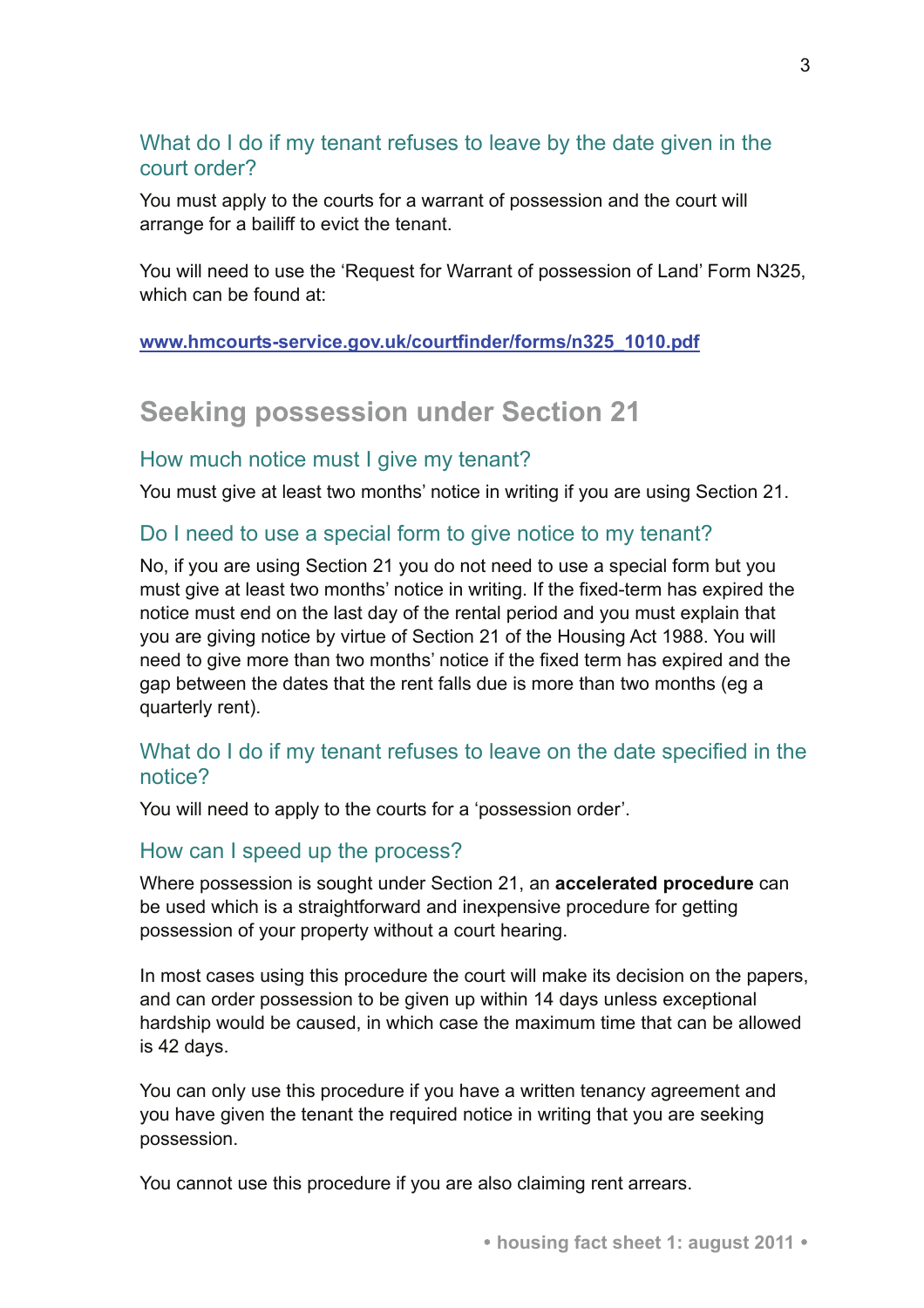You will need to use the 'Claim for possession (accelerated possession procedure)' Form N5B, which can be found at:

#### **[http://www.hmcourts-service.gov.uk/courtfinder/forms/n5b\\_web\\_0410.pdf](http://www.hmcourts-service.gov.uk/courtfinder/forms/n5b_web_0410.pdf)**

Further information on the accelerated possession procedure can be found on Her Majesty's Courts and Tribunals Service website:

#### **http:/**/**[www.hmcourts-service.gov.uk](http://www.hmcourts-service.gov.uk/)**

### [Can I](http://www.hmcourts-service.gov.uk/) use the Possession Claim On-Line service?

You cannot use the **Possession Claims On-line** (PCOL) service if you are seeking possession under Section 21 or if you are using the accelerated possession procedure.

### What do I do if my tenant refuses to leave by the date given in the court order?

You must apply to the courts for a warrant of possession and the court will arrange for a bailiff to evict the tenant.

You will need to use the 'Request for Warrant of possession of Land' Form N325, which can be found at:

**[www.hmcourts-service.gov.uk/courtfinder/forms/n325\\_1010.pdf](http://www.hmcourts-service.gov.uk/courtfinder/forms/n325_1010.pdf)** 

# Further information

**Directgov** - the Government's website provides further information on private renting at:

**[www.direct.gov.uk/en/HomeAndCommunity/Privaterenting/index.htm](http://www.direct.gov.uk/en/HomeAndCommunity/Privaterenting/index.htm)** 

**Business Link** – the Government's website for businesses provides further information on private renting under the residential property section at:

**[www.businesslink.gov.uk/bdotg/action/layer?r.l1=1086951342&r.s=tl&topicI](http://www.businesslink.gov.uk/bdotg/action/layer?r.l1=1086951342&r.s=tl&topicId=1084073743) [d=1084073743](http://www.businesslink.gov.uk/bdotg/action/layer?r.l1=1086951342&r.s=tl&topicId=1084073743)** 

**Landlord bodies**, such as the National Landlords Association or the Residential Landlords' Association provide support and advice to their members on a whole range of issues.